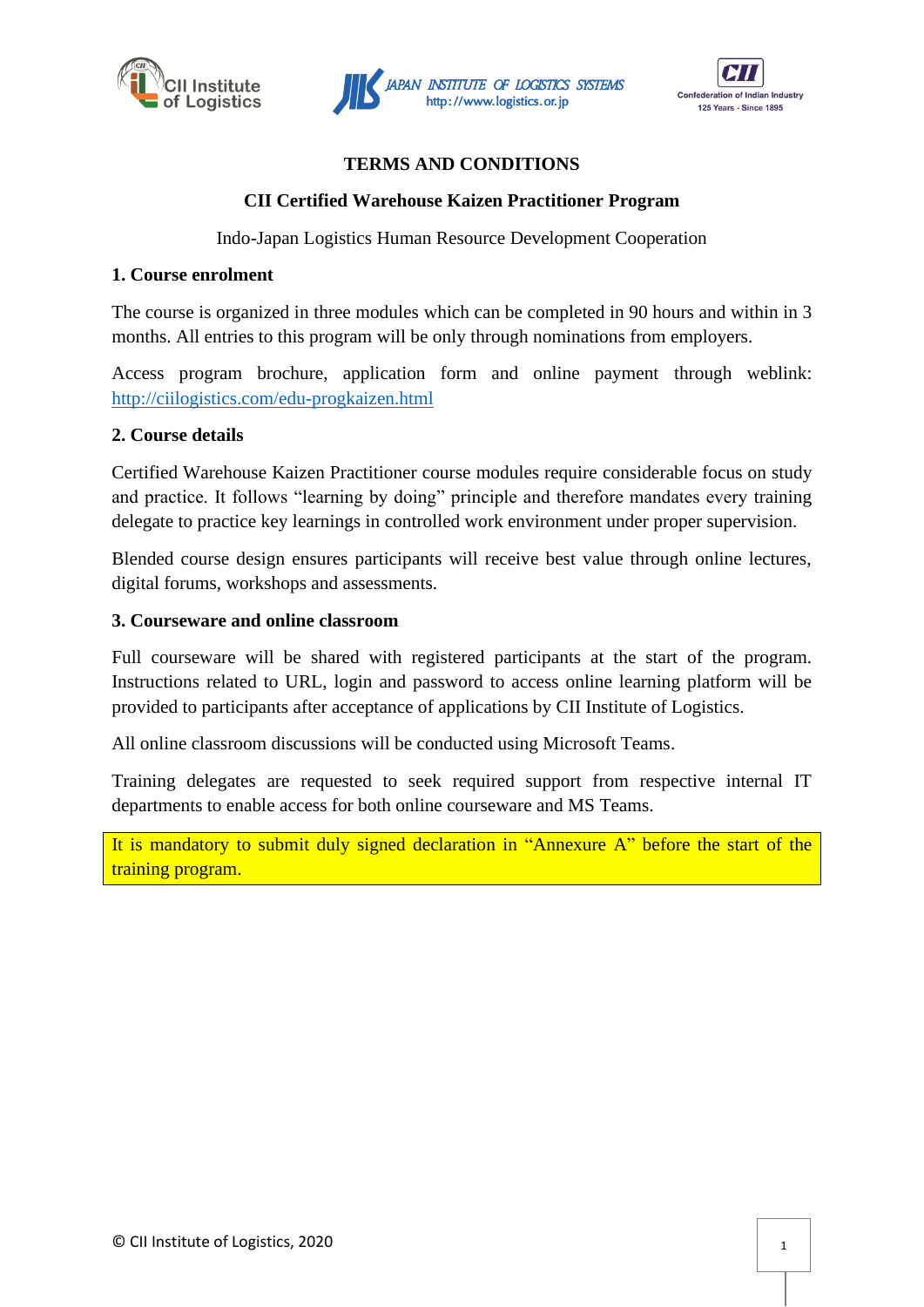





| <b>Module</b>      | <b>Learning outcomes</b>                                                  |                        | <b>Schedule of course activities</b>                     |                 |                                                |  |
|--------------------|---------------------------------------------------------------------------|------------------------|----------------------------------------------------------|-----------------|------------------------------------------------|--|
|                    |                                                                           | Self-study             | <b>Online</b>                                            |                 | Learning by doing                              |  |
|                    |                                                                           |                        | lecture                                                  | <b>Practice</b> | <b>Case study</b>                              |  |
|                    |                                                                           |                        | attendance                                               | assignment      | report                                         |  |
|                    |                                                                           | [Week $1$ ]            | [Week $2$ ]                                              | [Week $3$ ]     | [Week $4$ ]                                    |  |
| <b>Foundation</b>  | Recognize the key role of warehouse in supply chains                      |                        |                                                          |                 |                                                |  |
| Month 1            | Familiarize with all relevant areas of warehouse<br>$\bullet$             | 5 days                 | 5 days                                                   |                 | 10 days<br>$(1 \text{ hr}$ each day)           |  |
|                    | Learn about common warehouse operations planning practices<br>$\bullet$   | (2 hrs each            | (2 hrs each                                              |                 |                                                |  |
| $(30 \text{ hrs})$ | Explain the need to focus on warehouse excellence to achieve<br>$\bullet$ | day)                   | day)                                                     |                 |                                                |  |
|                    | supply chain goals                                                        |                        |                                                          |                 |                                                |  |
| Warehouse          | Grasp current situation<br>$\bullet$                                      |                        |                                                          |                 |                                                |  |
| <b>Kaizen</b>      | Plan improvement                                                          | 5 days                 | 5 days                                                   |                 | $10 \text{ days}$<br>$(1 \text{ hr}$ each day) |  |
| Month 2            | Implement, evaluate and establish improvement                             | $(2 \text{ hrs each})$ | $(2 \text{ hrs each})$                                   |                 |                                                |  |
|                    |                                                                           | day)                   | day)                                                     |                 |                                                |  |
| $(30 \text{ hrs})$ |                                                                           |                        |                                                          |                 |                                                |  |
| Workshop           | Grasp the "before" situation, develop "after" state image                 |                        |                                                          |                 |                                                |  |
| Month 3            | Apply analytical methods and prioritize action plan<br>$\bullet$          |                        | 10 days<br>5 days                                        |                 |                                                |  |
|                    | Select warehouse kaizen suitable for horizontal deployment                |                        | $(2 \text{ hrs each day})$<br>$(2 \text{ hrs each day})$ |                 |                                                |  |
| $(30 \text{ hrs})$ |                                                                           |                        |                                                          |                 |                                                |  |

All training delegates can exchange views on the subject and share additional learning material from their experience in online course discussion forum. Course instructors will be moderators for online discussion forum.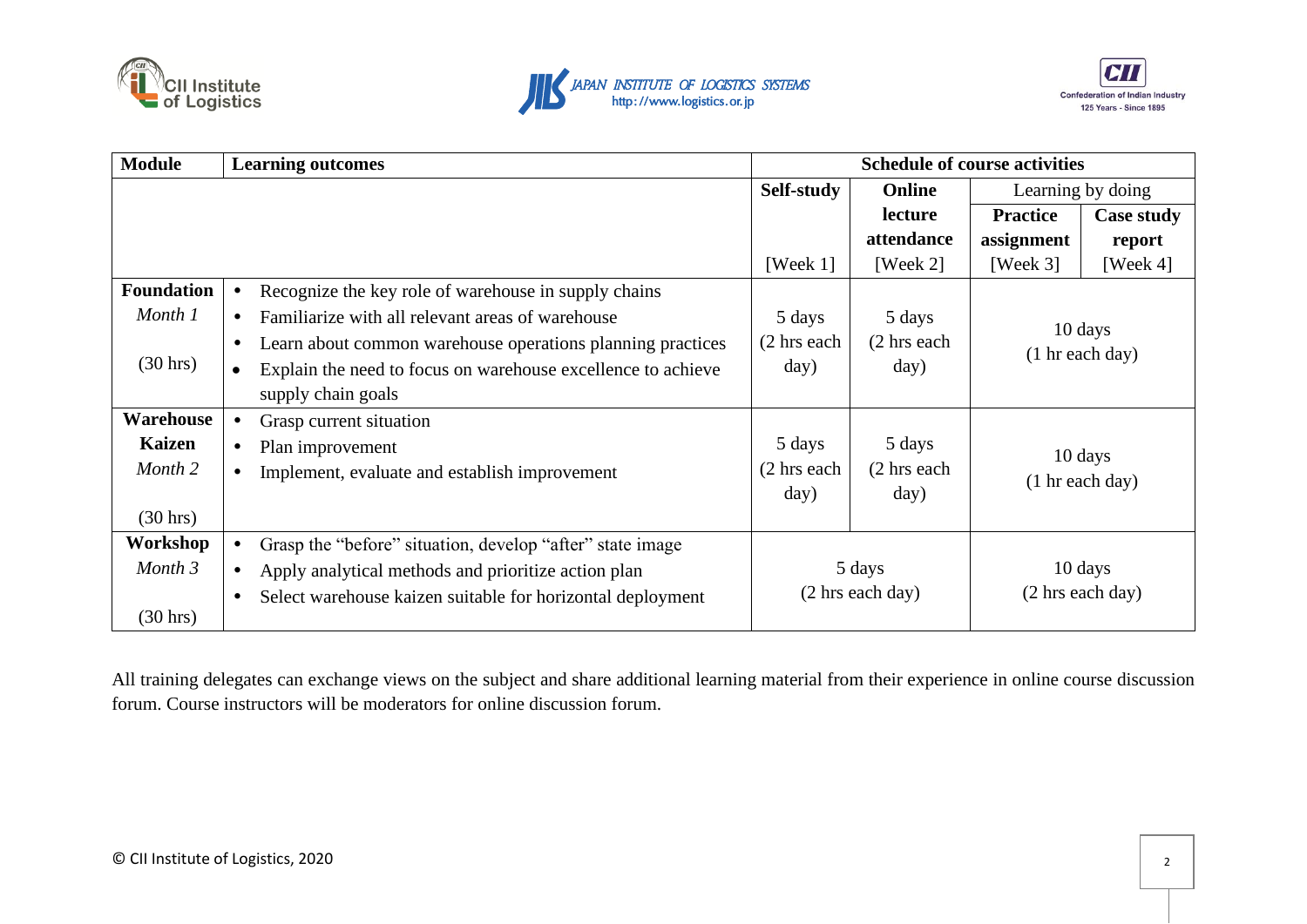





# **4. Schedule Online lecture dates**

### **Opening meeting and introductory webinar:** 17 December 2020

| <b>Module</b> | Date             | <b>Topic</b>              | <b>Instructor</b> | <b>Time</b> |
|---------------|------------------|---------------------------|-------------------|-------------|
|               | 4 January 2021   | Interactive session 1     | <b>Yes</b>        |             |
|               | 5 January 2021   | Interactive session 2     | <b>Yes</b>        | 15:00hrs    |
| $\mathbf I$   | 6 January 2021   | Interactive session 3     | Yes               | to          |
|               | 7 January 2021   | Interactive session 4     | Yes               | 17:00hrs    |
|               | 8 January 2021   | Assignment / Quiz         | N <sub>0</sub>    |             |
|               | 27 January 2021  | Interactive session 1     | Yes               |             |
|               | 28 January 2021  | Interactive session 2     | Yes               | 15:00hrs    |
| $\mathbf{I}$  | 29 January 2021  | Interactive session 3     | Yes               | to          |
|               | 1 February 2021  | Interactive session 4     | Yes               | 17:00hrs    |
|               | 2 February 2021  | Assignment / Quiz         | N <sub>o</sub>    |             |
|               | 17 February 2021 | Online workshop meeting 1 | <b>Yes</b>        |             |
|               | 18 February 2021 | Online workshop meeting 2 | Yes               | 15:00hrs    |
| III           | 19 February 2021 | Online workshop meeting 3 | Yes               | to          |
|               | 22 February 2021 | Online workshop meeting 4 | Yes               | 17:00hrs    |
|               | 23 February 2021 | Online workshop meeting 5 | Yes               |             |

- **Online final assessment for first batch:** 11 March 2021, 15:00 hrs to 17:00 hrs
- **Case study presentations review:** 15 to 20 March 2021
- **Announcement of case studies for presentation in seminar:** 22 March 2021
- **Closure online seminar:** 25 March 2021

# **5. Assessments and evaluation criteria**

The course assessment is conducted in two parts. Warehouse Kaizen case study presentation and final online assessment. Importance is given for attendance to online class and workshop participation.

#### **5.1. Final assessment**

| Number of multiple-choice questions | <b>Points</b> |
|-------------------------------------|---------------|
| 30 questions                        | -60           |

- The duration of the assessment will be for 60 minutes.
- Two attempts are allowed before the closing time of online assessment.
- No negative points will be awarded for incorrect answers.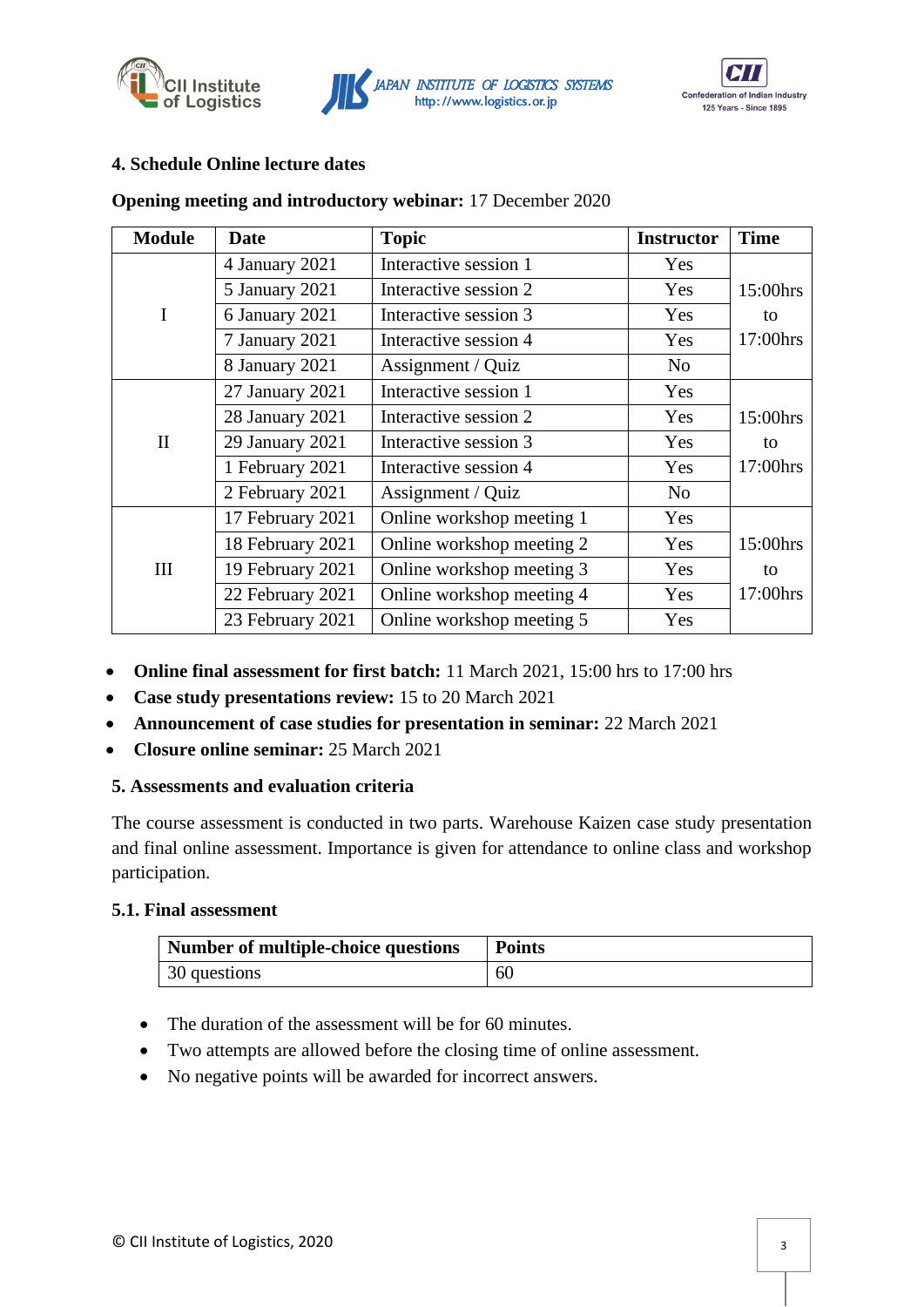





## **5.2. Warehouse Kaizen case study presentation**

The warehouse kaizen case study must be submitted on or before due date. Training delegates are advised to start working on final case study in actual workplace from day 1 using the study material.

It is important to get seek internal approvals from reporting supervisor about the choice and expected outcomes from chosen case study in real work environment.

Case study should be submitted in two formats:

- 1. MS WORD Maximum of 5 pages are allowed. Font size: 12 points; line spacing 1.15, Font: Times new roman; Margins: Normal
- 2. PPT Maximum of 6 slides allowed excluding to "title slide" and "thank you slide".

Case studies will be evaluated on below criteria.

| Case study evaluation criteria                                                   | <b>Points</b> |
|----------------------------------------------------------------------------------|---------------|
| Demonstration of core principles application                                     | 10            |
| Approach to improvement (includes scope, plan, implementation, challenges,       | 12            |
| results)                                                                         |               |
| Presentation of case study (Flowcharts, illustrations, actual site photos before |               |
| and after, main points)                                                          |               |
| <b>Total points</b>                                                              | 30            |

# Any proprietary and confidential information should NOT be shared as part of the case study.

#### **5.3. Attendance**

| <b>Attendance</b> | <b>Points</b>                        |
|-------------------|--------------------------------------|
| Less than $70\%$  | Not allowed to take final assessment |
| 70% - 80%         | 8                                    |
| $80\% - 90\%$     | 9                                    |
| $90\% - 100\%$    |                                      |

#### **6. Scoring table**

| <b>Scoring area</b>                           | <b>Points</b> |
|-----------------------------------------------|---------------|
| Final online assessment                       | 60            |
| Warehouse Kaizen case study presentation      | 30            |
| Online class meetings and workshop attendance | 10            |
| <b>Total</b>                                  | 100           |

Minimum of 80% total score is required to receive International accredited certification.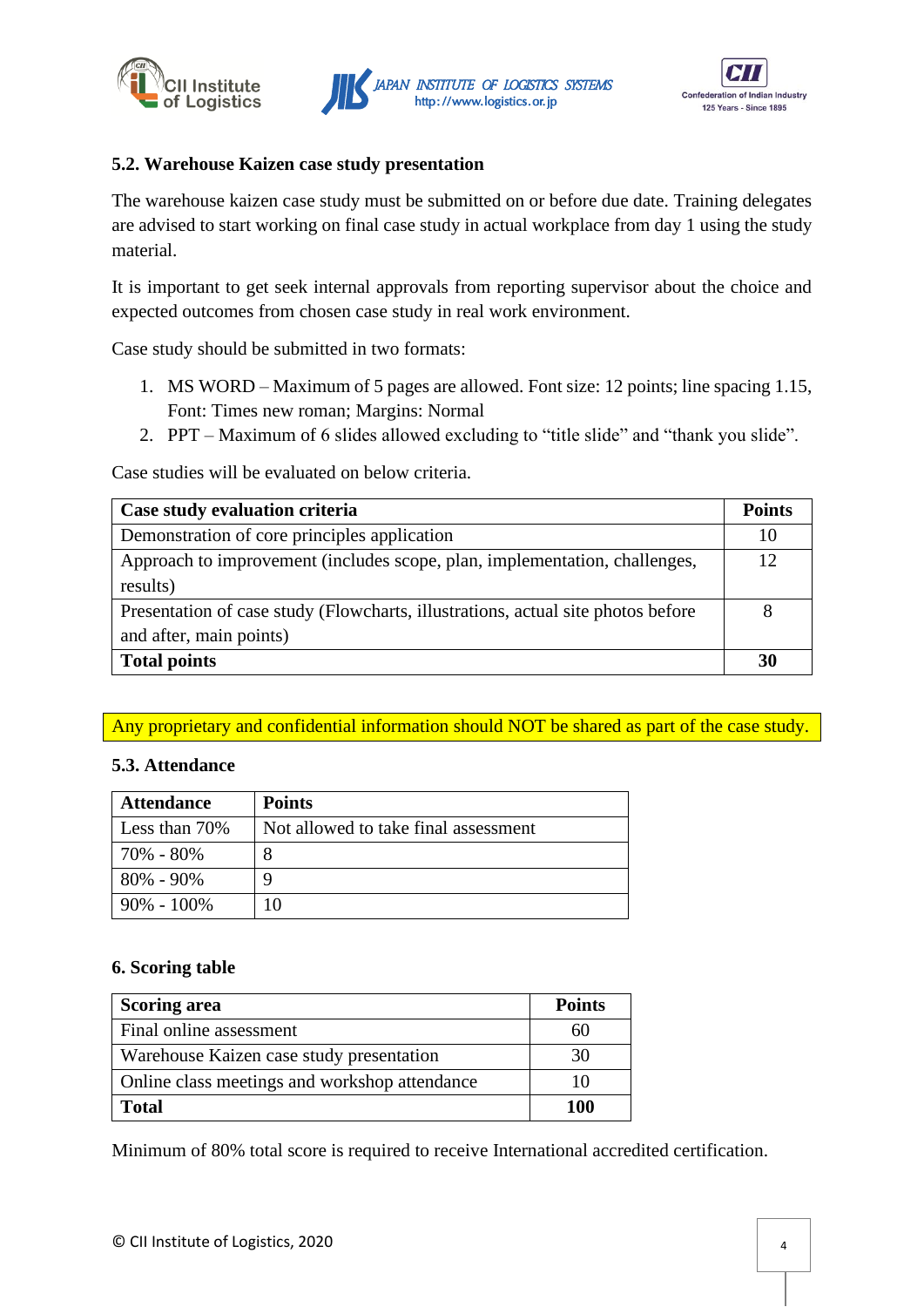





# **7. Certification**

To extend the benefits of progress made through many parts of course study, applicants can receive any of the three forms of recognition.

- **CII Certified Warehouse Kaizen Practitioner:** International accredited certification will be provided for all applicants scoring more than 80% in the "mandatory online assessment" and acceptance of employer or warehouse owner "authorized case study report".
- **CII Pre-certified Warehouse Kaizen Practitioner:** Pre-certification letter will be given for all applicants scoring more than 80% in the "mandatory online assessment".
- **CII Appreciation letter of participation:** All other training delegates will receive "appreciation letter" for participation in the programme.

# **8. Entry into online closure seminar**

Training participants case studies selected by eminent international experts will be invited to present their respective case studies in the closure online seminar scheduled on 25 March 2021. A special letter of recognition will be awarded to selected training delegates.

No separate entry fee is required for selected case studies authors to participate in the seminar.

All training delegates will receive Certificates on 25 March 2021during the seminar.